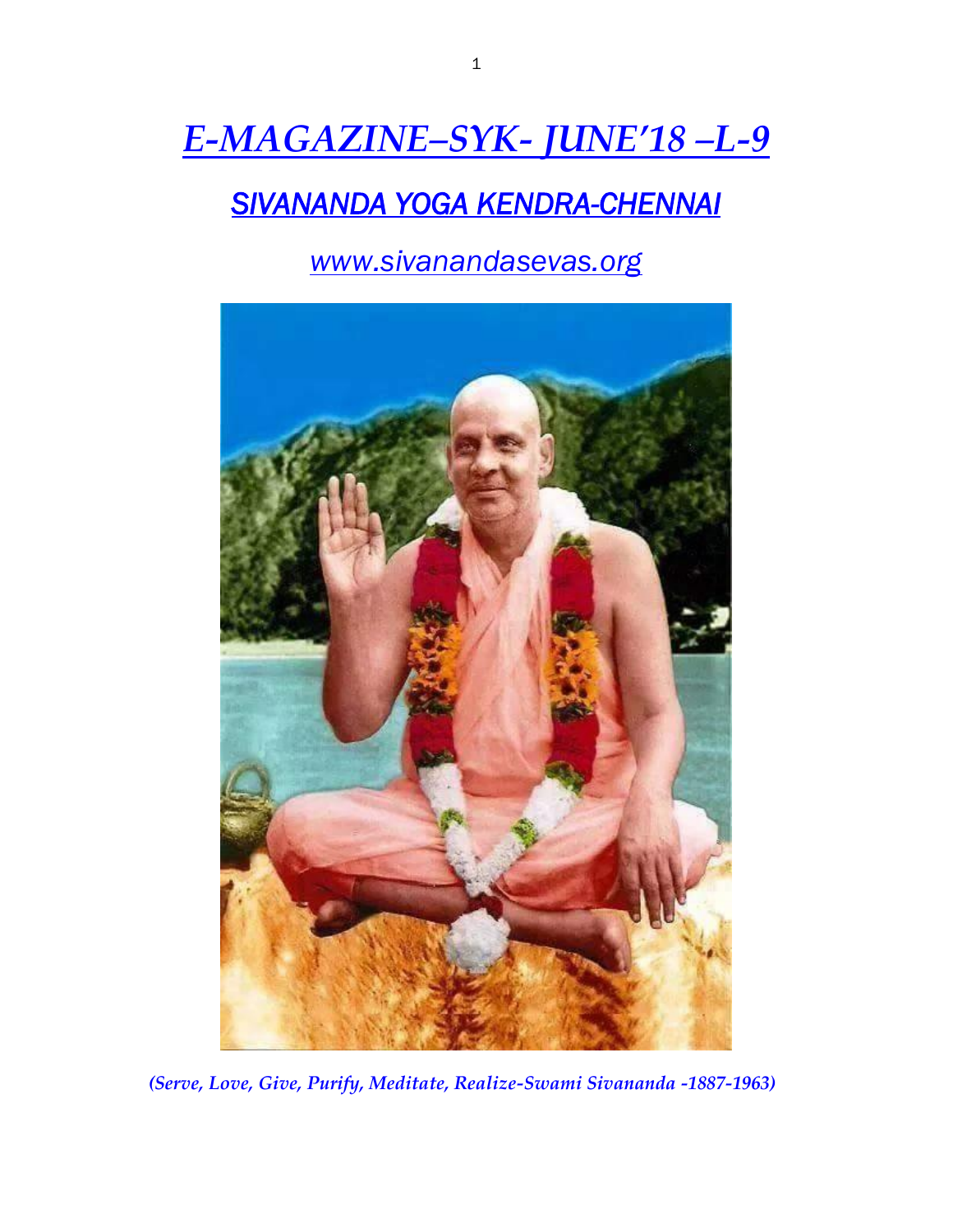#### *MUST READ*

#### *Did You Know....?*

*1. Your shoes are the first thing people subconsciously notice about you. Wear nice shoes.*

*2. If you sit for more than 11 hours a day, there's a 50% chance you'll die within the next 3 years*

*3. There are at least 6 people in the world who look exactly like you. There's a 9% chance that you'll meet one of them in your lifetime.*

*4. Sleeping without a pillow reduces back pain and keeps your spine stronger.*

*5. A person's height is determined by their father, and their weight is determined by their mother.*

*6. If a part of your body "falls asleep", you can almost always "wake it up" by shaking your head.*

*7. There are three things the human brain cannot resist noticing - Food, attractive people and danger.*

*8. Right-handed people tend to chew food on their right side*

*9. Putting dry tea bags in gym bags or smelly shoes will absorb the*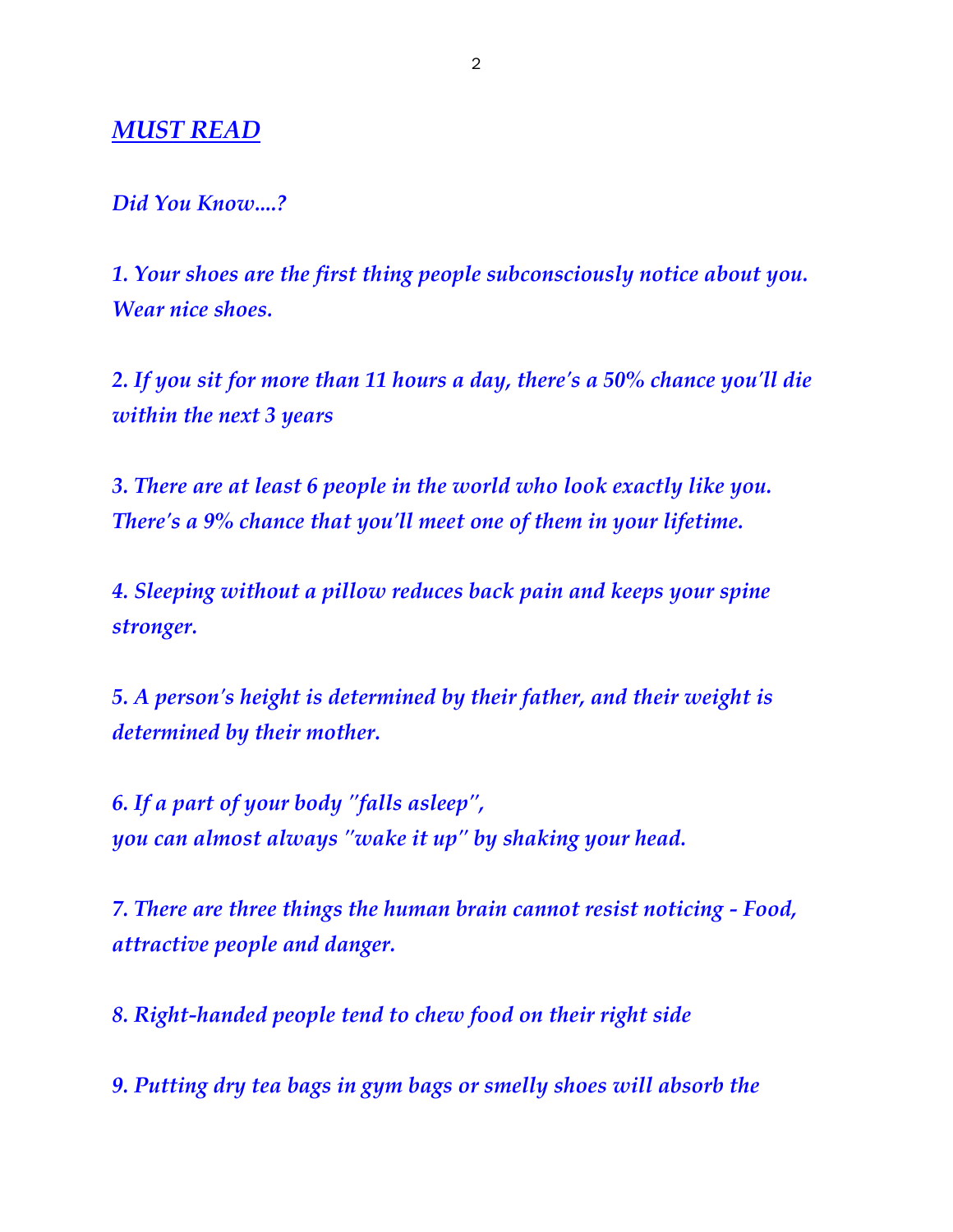*unpleasant odour.*

*10. According to Albert Einstein, if honey bees were to disappear from earth, humans would be dead within 4 years.*

*11. There are so many kind of apples, that if you ate a new one everyday, it would take over 20 years to try them all.*

*12. You can survive without eating for weeks, but you will only live 11 days without sleeping.*

*13. People who laugh a lot are healthier than those who don't.*

*14. Laziness and inactivity kills just as many people as smoking.*

*15. A human brain has a capacity to store 5 times as much information as Wikipedia*

*16. Our brain uses same amount power as 10-watt light bulb!!*

*17. Our body gives enough heat in 30 mins to boil 1.5 litres of water!!*

*18. Stomach acid (conc. HCl) is strong enough to dissolve razor blades!!*

*19. Take a 10-30 minute walk every day. & while you walk, SMILE. It is the ultimate antidepressant.*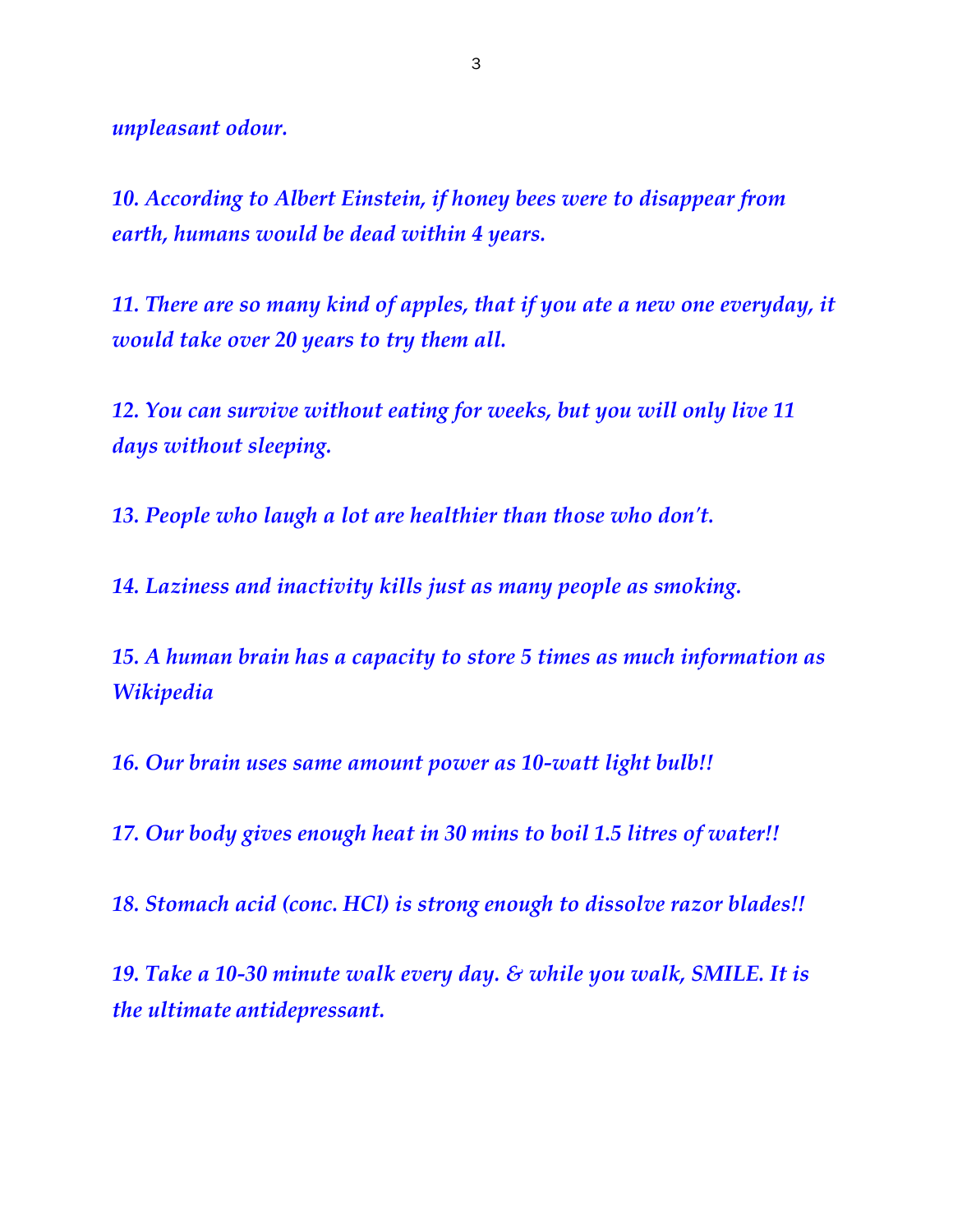#### *\*BENEFITS OF SINGING\**

*\*Physical Benefits\* \*Strengthens the immune system.\* Researchers at the University of Frankfurt tested singers' blood before and after a one hour rehearsal. The amount of protein antibodies in the immune system such as \_Immunoglobulin A\_, were significantly higher immediately after the rehearsal. These increases were not present in passive listeners. \*Lung and Diaphragm workout\* your lungs get a workout as you employ proper singing techniques and vocal projections. You strengthen your diaphragm and stimulate overall circulation. Since you pull in a greater amount of oxygen while singing, singing also increases your aerobic capacity and stamina. \*Improves posture\* Standing up straight is part of correct singing technique. With time, good posture becomes a habit! As your chest cavity expands and your shoulders and back align, overall posture improves. \*Improves sleep\* Singing helps strengthen throat and palate muscles. Helps stop snoring and sleep apnea.*

*\*Psychological & Emotional Benefits\* \*Singing is a natural anti-depressant\* Releases \_endorphins\_ and \_dopamine\_, the feel-good brain chemical that makes you feel uplifted and happy.*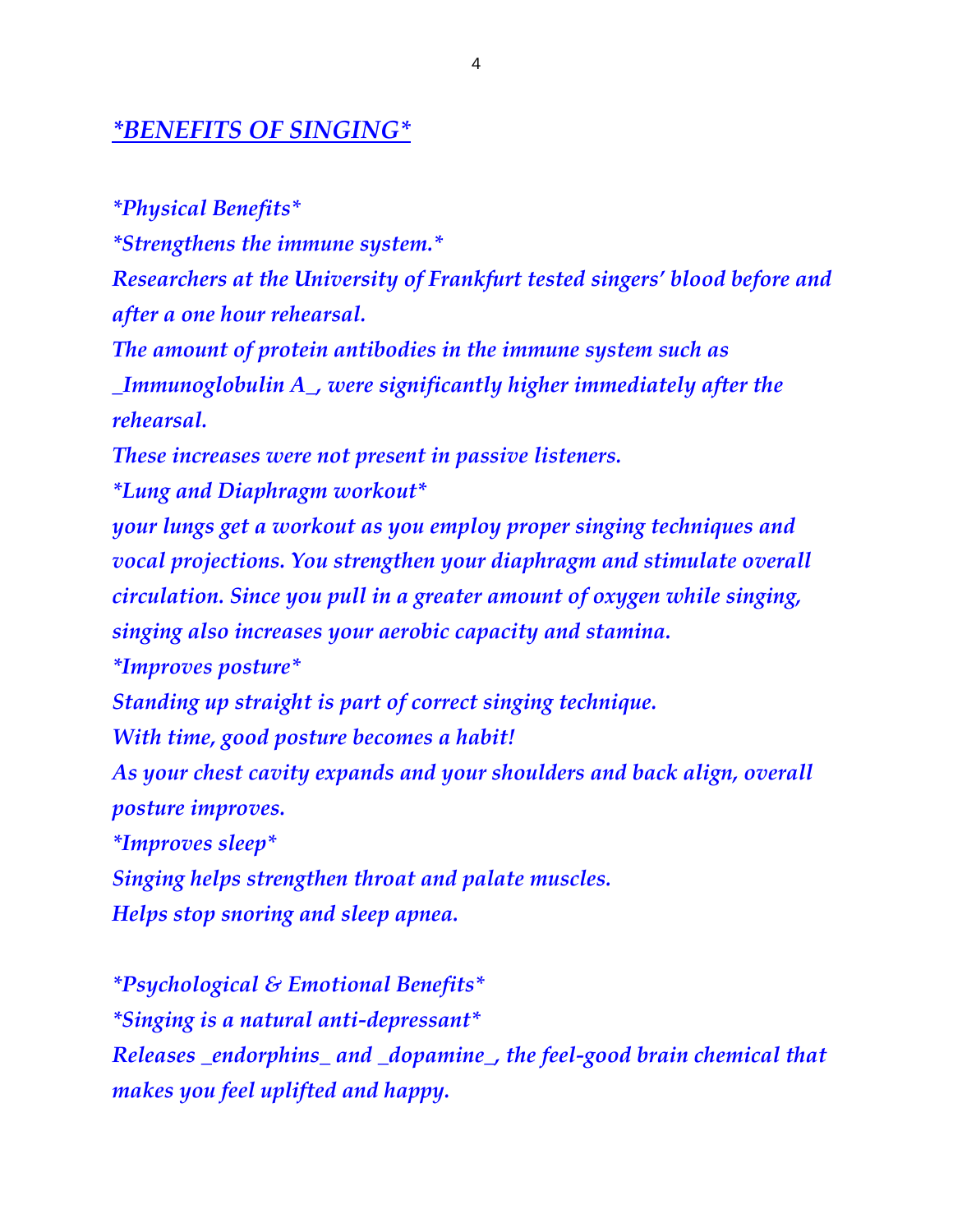*Singing causes the sacculus -- a tiny organ in the inner ear, to send pleasure signals to your brain. Takes your mind off the day's troubles and boosts your mood. \*Lowers stress levels\* Making music relaxes stored muscle tension and decreases the levels of the \_Cortisol\_ stress hormone in your blood. \*Improves mental alertness\* Improved blood circulation and an oxygenated blood stream allow more oxygen to reach the brain. This improves mental alertness, concentration, and memory. Prevents dementia and Alzheimer's.*

*\*Social Benefits\**

*Singing a duet in a live stage performance, affords a natural level of closeness.*

*Forming profound bonds with your cosigner's and musicians is automatic. \*Boosts your confidence\**

*Performing well and receiving well-deserved applause boosts your selfconfidence.*

*\*Broadens communication skills\**

*Singing to the very young, helps prepare their brains for language.*

*Like learning to read at a young age, music prevents language problems later in life.*

*\*Singing increases your ability to appreciate other singers\**

*Often, you don't realize how difficult something is until you try it yourself.*

*As you grow from a beginner to a serious student, you look to experts for inspiration.*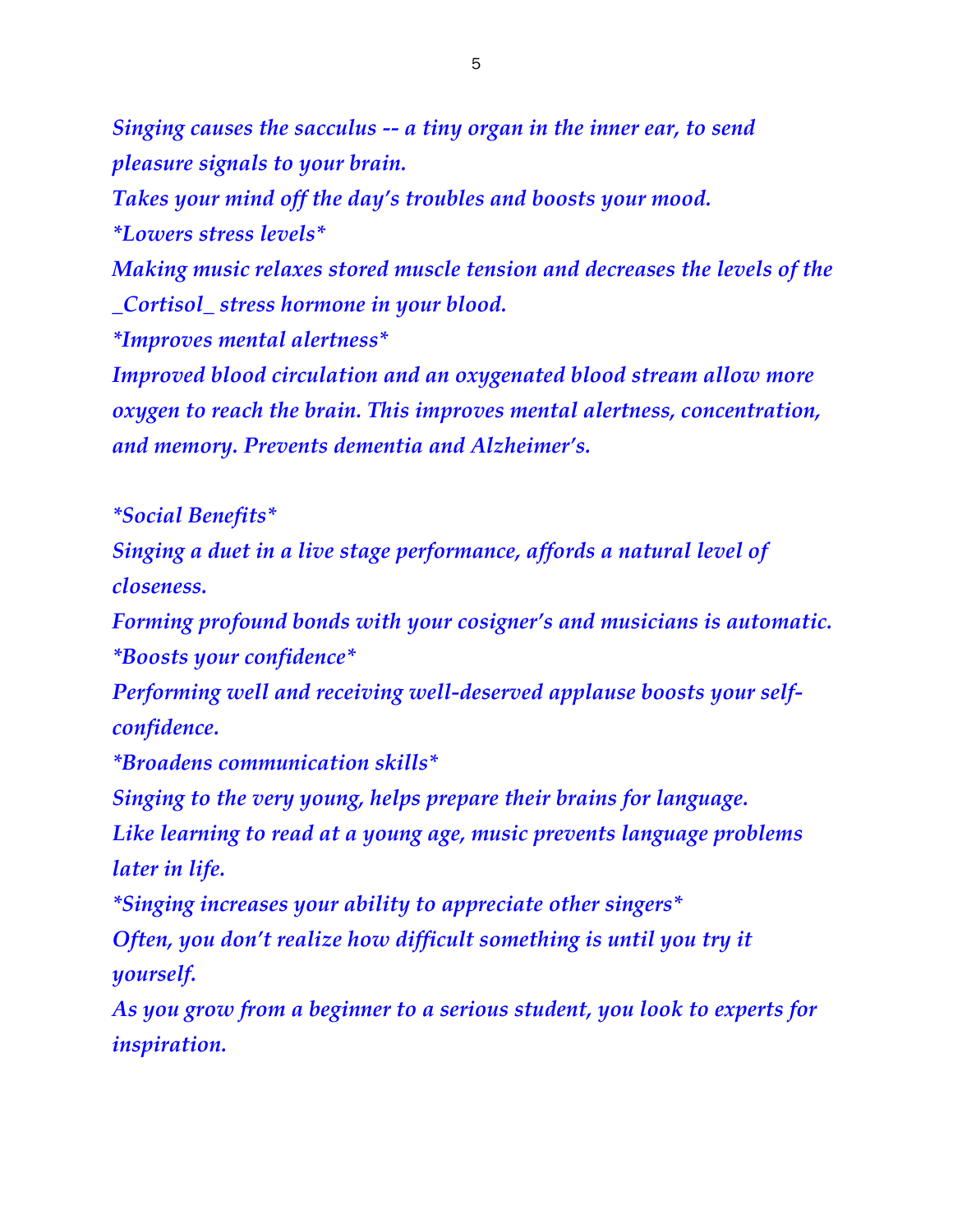*The delights of singing go beyond merely enjoying the beauty of your own vocal talent.*

#### *THE END*

*LEARN YOGA FROM THE GURU OR YOGA TEACHERS….*

*DO NOT LEARN YOGA THROUGH BOOKS OR GADGETS….*

*PRACTICE YOGA DAILY……THIA LEADS TO YOU GOOD HEALTH AND PEACE OF MIND.*

*Hence,Be Happy.Makes others Happy........*

*Yoga Shows the Way.....Practice Yoga Daily and follow the foot steps of Gurudev.*